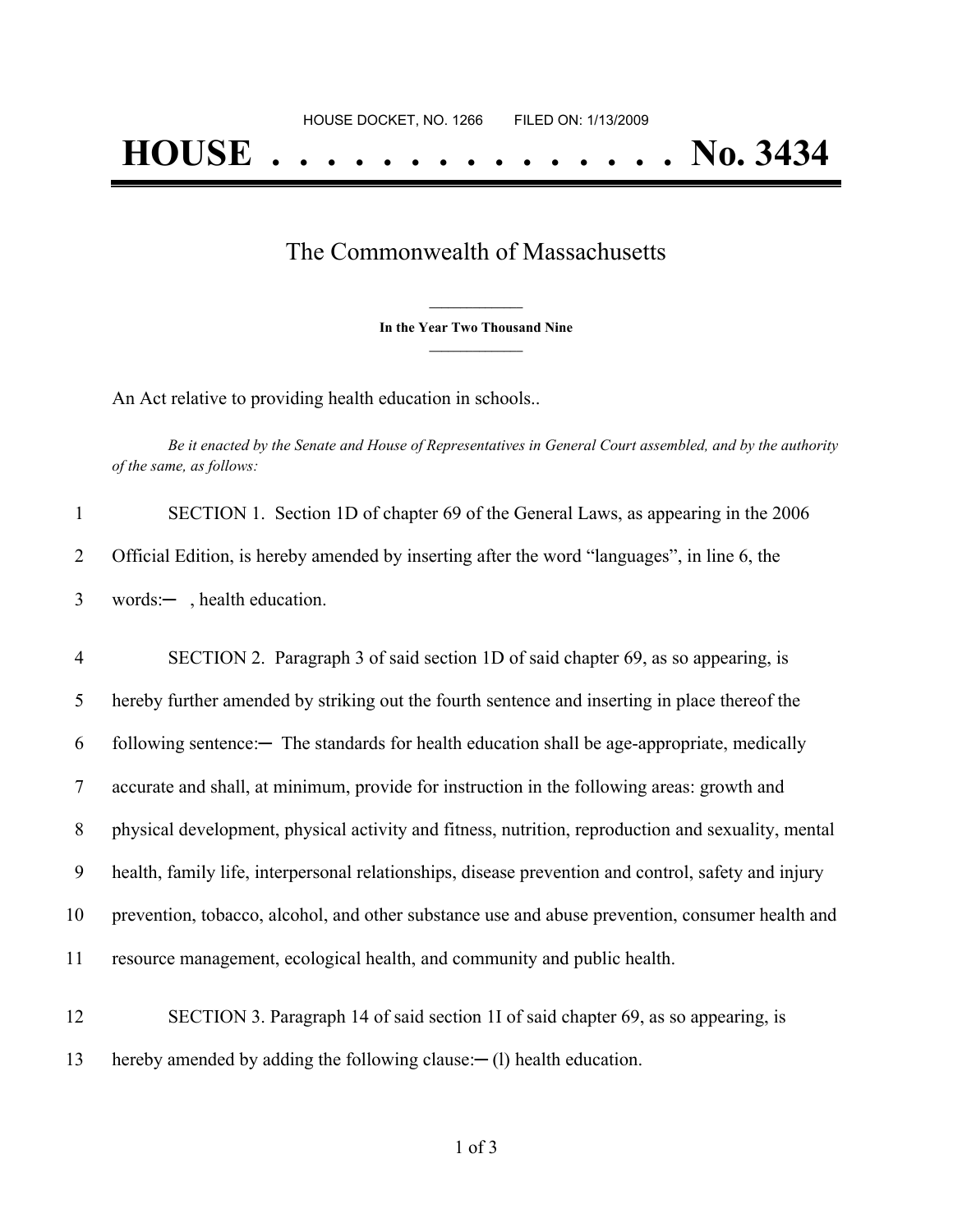SECTION 4. The commissioner of education shall submit a report on the provision of health education by school districts to the joint committee on education, the clerk of the house and the clerk of the senate no later than January 1, 2010. The report shall include the following data for each public school in the Commonwealth: health education requirements by grade level; health education curriculum offered by grade level; the number of students who receive health education by grade level, the number of students who opt-out of any portion of the health education curriculum involving human sexual education or human sexuality issues; and approximate number of hours spent on each of the categories in the curriculum frameworks listed in Section 2 of this bill by grade level. SECTION 5. Consistent with the provisions of said section 1E of said chapter 69, the Massachusetts Comprehensive Health Curriculum Framework shall be construed as a guide for local school districts in the development and selection of curriculum, textbooks and instructional materials. SECTION 6. Consistent with the provisions of section 32A of chapter 71, every city, town, regional school district or vocational school district implementing or maintaining curriculum which primarily involves human sexual education or human sexuality issues shall adopt a policy ensuring parental/guardian notification. Such policy shall afford parents or guardians the flexibility to exempt their children from any portion of said curriculum through written notification to the school principal. No child so exempted shall be penalized by reason of such exemption. To the extent practicable, program instruction materials for said curriculum shall be made reasonably accessible to parents, guardians, educators, school administrators, and others for inspection and review.

of 3